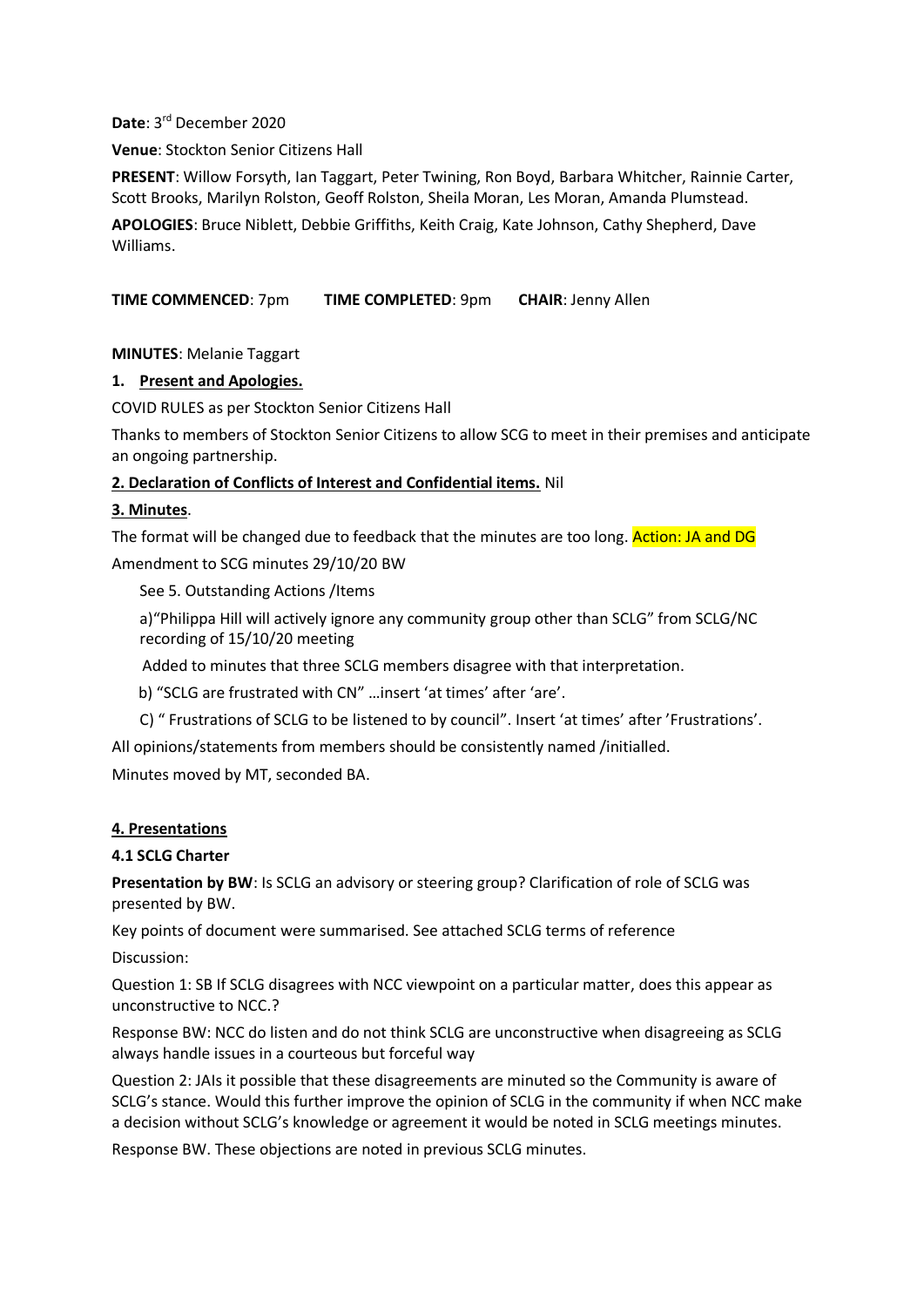Comment: BA. The community not only SCG need to be made aware of these minutes and SCG might be able to assist here.

## **4.2 Draft communication strategy**

JA noted that this has been sent out to Executive and SCLG for feedback.

The strategy describes how the SCLG, SCG and NCC best can communicate.

This will need to be revised and sent to all SCG for comment: JA to revise and circulate after meeting with BW.

### **5. Outstanding Actions**

JA noted:

5.1. the amendments to Community Group Strategy, Rules of Association of SCG and Responsibilities of Meetings Protocol. Moved by RC seconded MT

5.2. Contact list completed, thanks to PT

5.3. Proposed future speakers Port Waratah Coal Services and local police commander.

5.4. Stockton swimming pool meeting to be arranged before next season starts in 2021.

5.5. SCG website presentation.

a) Feedback required from SCG members

b) Administrator to website is still required, all changes to website have to go through executive committee

c) Minutes and financial statement to be added to website.

d) Sharon Fraser and Dan Bright to be given a gift of thanks for value of \$100 each. Action: JA and IT

5.6. Possibility of a newsletter to be written monthly, possible volunteer already. Could be placed on the website.

5.7. Meeting with Andrew Smith Worimi, a BBQ was proposed that the Worimi will fund to liaise between the local Aboriginal community and SCG.

5.8. Hunter Community Forum discussion whether SCG should join. At present no other community groups have joined. Expression of interest from SCG but will wait to see what other groups do.

5.9. Rugby league posts requested to be available during summer, email sent no response

5.10. Ballast ground behaviour, there has been no progress with cameras. Maybe trees best option. Neighbour vigilance not a long term option. Council now concerned about damage to area. So hopefully council will come up with solution.

### **6. Standing Agenda Items**

### **6.1 SCLG: Report from BW.**

BW noted that:

6.1.1 Ian Taggart to replace Kate Johnson in SCLG.

6.1.2 Joanne Rigby's response to queries raised through member correspondence post October SCLG meeting sent out to all SCG members.

6.1.3 No decision made as to potential use for tetrahedrons/tank traps.

6.1.4 In December a list of potential coastal management strategies will be received by SCLG and be forwarded to SCG. This list will also be forwarded to consultants to carry out a feasibility assessment of all options. A workshop then will be carried out with SCLG in late January to discuss these findings.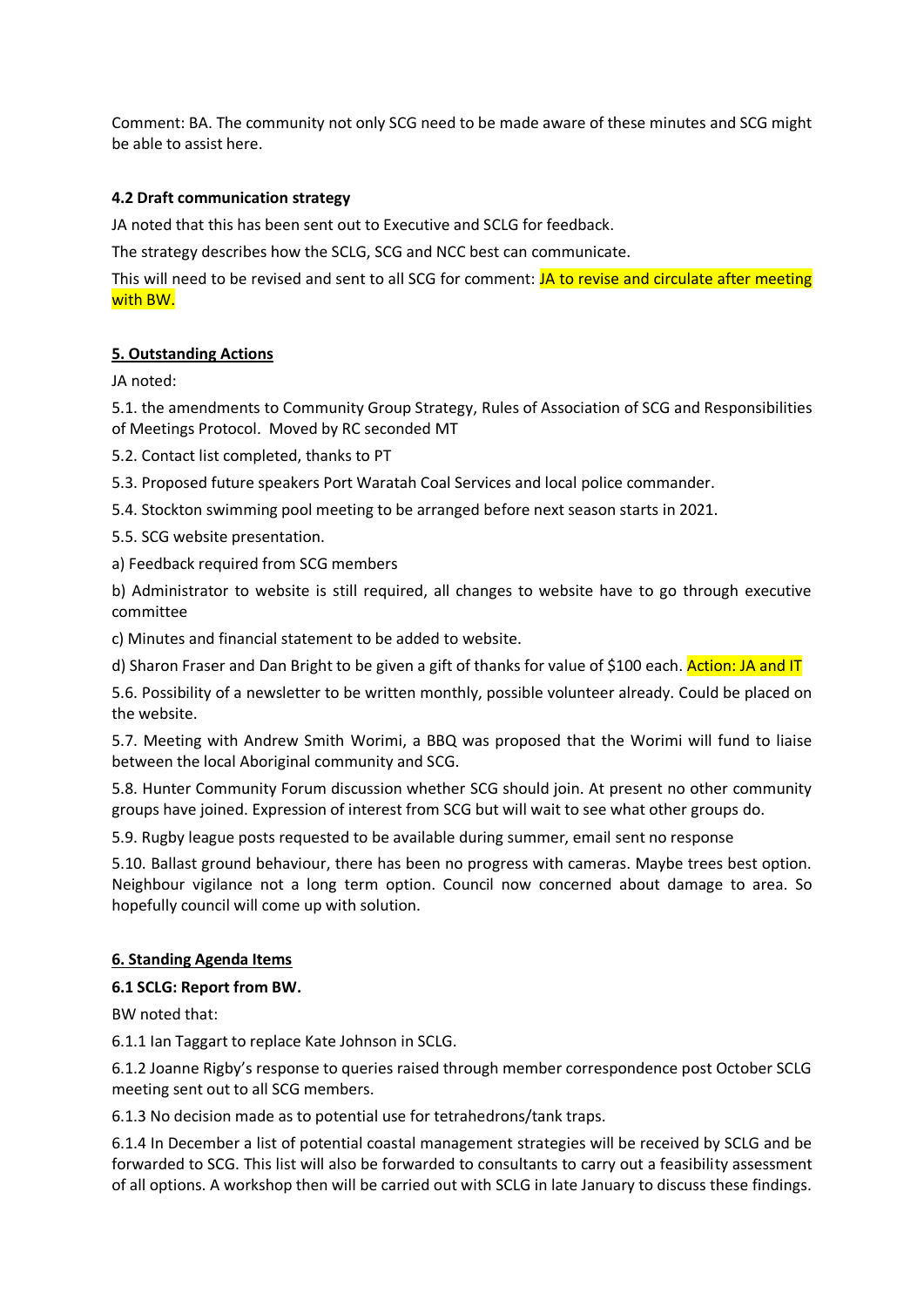6.1.5 No plan for shoreline retreat at Caravan Park, there will be protection.

6.1.6 NCC and PON working together to repair Breakwater, then the access to beach will be repaired.

6.1.7 Any concerns can be taken by BW directly to NCC.

6.1.8 Hard copies of Stockton works update available through BW.

## **6.1.9 Discussion**

Question 1: JA Why was the CMP divided into 3 parts?

Response BW: to save on time and resources of NCC.

Question 2: IT When will there be a timeline available from NCC when substantial sand will be on beach.

Response BW: Best likely source/cost of sand will be from river, earliest December 2020. There is a concurrent push for offshore sand nourishment.

Comment JA: Community should be made aware of delay in sand being placed on beach. Perhaps a community forum/information session should be held so whole of Stockton community can have a say.

Question 3 JA: Should we take sand that is immediately available or take a risk to wait longer for larger quantities of sand that are not 100 percent certain?

Response from BW and group discussion: There are a variety of differing opinions on this.

Comment BA: Appears to be a pattern emerging of delays from NCC, the community needs to be aware of this.

Question 4 IT: Can the \$4 million be used to source trucked sand be used for other sand sources? BW, RB and AP commented. The consensus from SCLG was yes.

Comment IT: In Stockton works update to community, no mention of change in CMP plans. Community are led to believe that sand nourishment will occur as in CMP.

Comment JA: Council need to use plain English to communicate with residents.

## **6.2 State Taskforce**

Report by BW: Not a great deal to report. Next meeting Tuesday 8/12/20

### **6.3 PON**

Dave Williams was not present to provide a report

### **6.4 NCCCE**

JA noted on behalf of KC that there has been no meeting since previous report

### **Working Party Group reports**

### **6.5 Stockton Beach and CMP**

IT noted that:

6.5.1 A list of questions were sent to SCLG. The most important was timeline for sand replenishment but already discussed previously in this meeting.

6.5.2 Coastal engineer been approached to review studies on Stockton Beach (Angus Jackson)

Break water and channel often not discussed so it will be good for SCG to have a written report from an outside expert.

6.5.3 Latest sediment report does not discuss loss of sand to channel.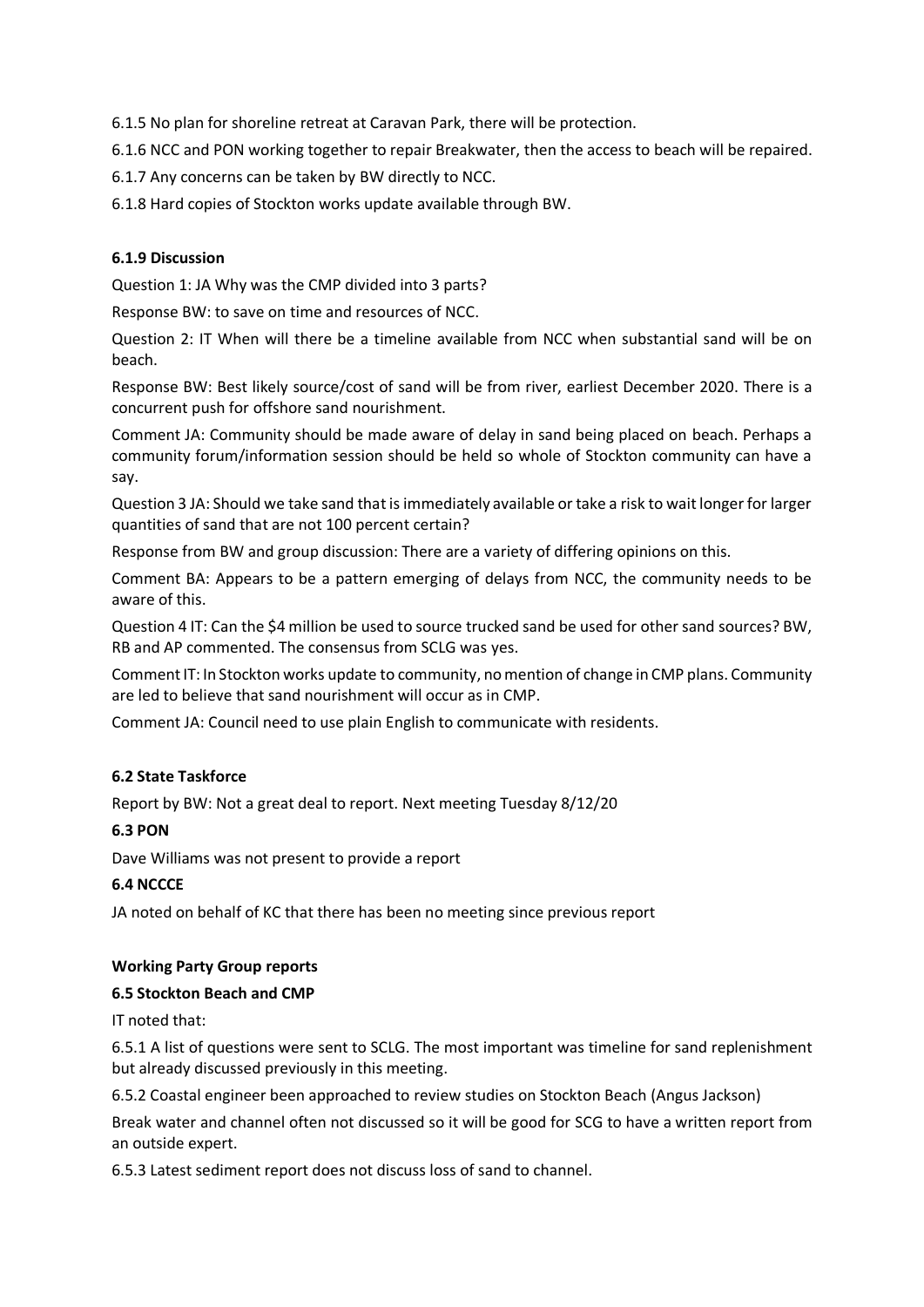6.5.4 Comment JA: Andrew Smith suggested a solution that places holes in breakwater.

Response IT: It is noted that this is technically doable but unlikely to be suitable. It is equivalent to sand bypassing from Nobbys that has been rejected previously on cost grounds.

### **6.6 Crown Land**

RC noted that:

6.6.1 Following up on how much development NCC can carry out on Crown lands without consent from Crown Lands.ie coffee shop/shipping container placement.

It appears NCC can carry out installation of "food preparation and related facilities for people using the reserve" on Crown Land without DA approval. Generally, the understanding is that this would be picnic table, benches and a tap. There is no definition in the Act so it is up to NCC to interpret this.

There are more restrictions on a similar site for someone who is applying for installation of a café.ie 3m clearance from roadway. So generally there are concerns about safety and the planning with its ad hoc nature...

There are no plans according to NCC that the coffee shop/ shipping container will stay on site after one year.

6.6.2 The crown land for both caravan Park cabins and coffee shop/shipping container is not dedicated Aboriginal Land, there has been no application for this to be Heritage listed

6.6.3 Very important that a communication plans set up between Crown Land and NCC.

6.6.4 Scott Brooks nominated to be part of Crown Lands working party

## **6.7 Orica – AN storage Kooragang Island**

JA noted on behalf of KC that:

6.7.1 SCG is not advocating an Orica shutdown, would like Orica to store AN elsewhere

6.7.2 Opinion article by IT in NH "Newcastle learnings form Beirut AN blast" 12/11/20

AustralianSuper article in SMH stating they want to pull back from investments in coal industry. AustralianSuper is a major shareholder in Orica. Letter needs to be sent to Australian Super to encourage them to exert their influence to encourage Orica to be a better community member. **Action: IT** 

This one letter can be used as a proforma for more letters to other Orica shareholders.

6.7.3 Any other ideas welcome.

6.7.4 Petition will be revisited to see if it can be put back on political agenda.

## **6.8 Stockton Community Environment and Safety Issues**

JA noted on behalf of DG that:

6.8.1 Letter written to Defence ministers re maintenance of defence site. Letter ended up with John Barilaro and have been reassured site will cleaned up by Christmas.

6.8.2 Hunter Water (HW) meeting with SCLG and SCG 10/12/20.

a) Could be potential access to beach through Hunter Water site, though HW do not think they are responsible for funding. This is the responsibility of NCC.

b) Advised HW SCG do not want this parcel of land being sold off to developers

c) possible fencing options discussed. JA to follow up with options for comment from SCG.

Possibility of grant funding: lighting of bike track discussed as an option